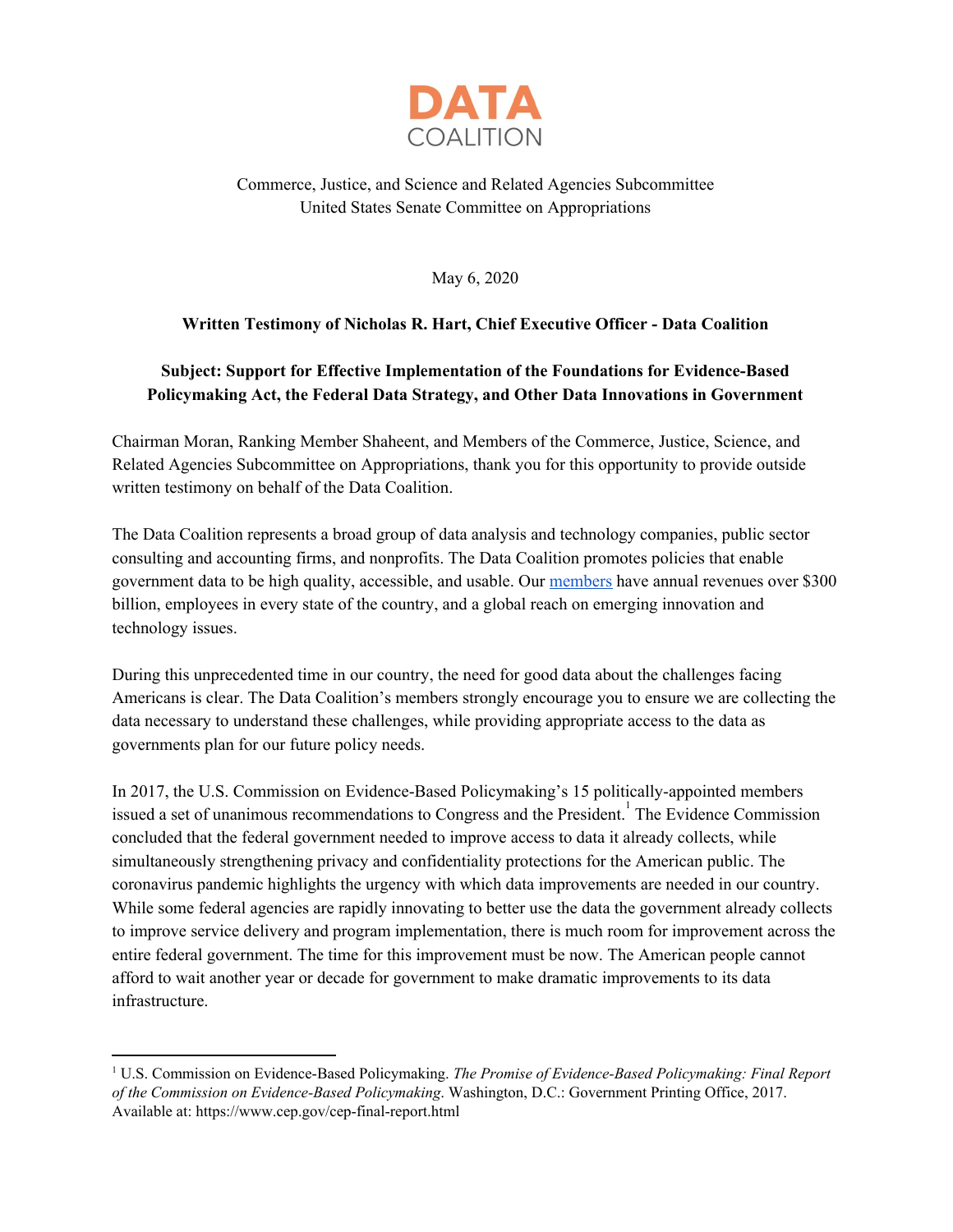We implore Congress to prioritize implementation of the following issues as quickly as possible to provide critically necessary infrastructure that will help our country understand and address the current pandemic and its effects, as well as prepare for future crises.

#### **Advancing the Evidence Commission Recommendations for a National Secure Data Service**

The need to enable data access at the federal and state level while protecting privacy is clear; fortunately, existing policy proposals can help address these challenges immediately. In fact, the Evidence Commission offered a compelling strategy as its headline recommendation, one that the current law does not address: to establish a National Secure Data Service. The Evidence Act creates the parameters for organizational capacity and leadership, as well as an incredibly strong privacy framework within which a National Secure Data Service would operate. Congress must now take the next step to make sure the data service becomes a reality. Without this infrastructure, governments at every level will be unable to rapidly analyze and understand the data collected. A National Secure Data Service will be vital for understanding the full impact of government policies and interventions employed to address the coronavirus pandemic.

The [National](https://www.datacoalition.org/two-years-of-progress-on-evidence-based-policymaking-in-the-united-states/) Secure Data Service was envisioned as a cutting-edge resource to securely and temporarily link survey and administrative data, enabling the generation of new summary insights about the economy and our government programs. The Evidence Commission outlined extensive safeguards for the National Secure Data Service to protect privacy and operate transparently. Establishing such a shared-service operation is technically, operationally, and budgetarily feasible.

With a relatively modest investment, Congress has the opportunity to increase capacity for data analytics for governments to effectively respond to emergencies like the current pandemic as well as longer-term research and evaluation to meaningfully support evidence-based policymaking. Establishing a National Secure Data Service would revolutionize our country's analytical infrastructure and dramatically improve capabilities for ensuring decision-makers have information needed to make good decisions.

**The Data Coalition strongly recommends Congress appropriate a portion of the administration's requested funding for a data service**, with modification. The FY 2020 President's Budget request included initial seed funding was split between the Bureau of the Census and the Bureau of Economic Analysis at the Department of Commerce. However, there may be other approaches to consider as well. The Evidence Commission identified challenges under existing Title 13 authorities for data sharing activities at the Census Bureau to adequately enable the broad vision of the Evidence Commission. Without further statutory modifications to Title 13, that include clarifying the purposes for which projects can be undertaken in accordance with the Census Bureau's mission, the establishment of a new federal data service, as a shared-service function in government would be inappropriate.

Congress will need to consider creative solutions to ensure that a data service will allow federal, state, and local governments to harness data from multiple government systems along with other relevant and privacy-protective data linkages.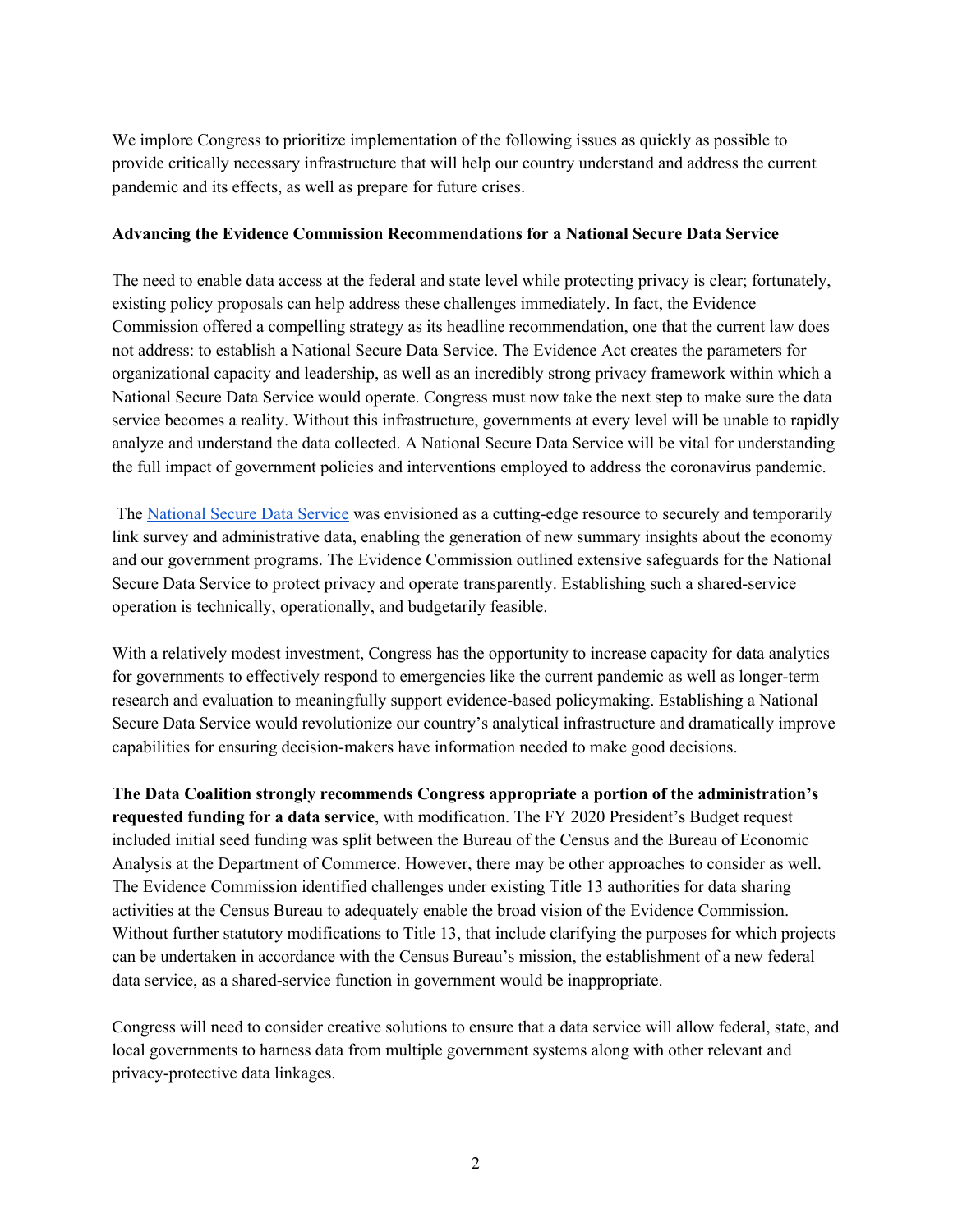The Data Coalition recommends appropriating \$50 million to establish a Federal Data Service. This amount is a portion of the requested funding for functions and activities related to the development of a framework for a Federal Data Service and is consistent with the authorities granted in the Evidence Act and the vision of the Evidence Commission.

### **The Monumental Evidence Act Establishes a New Legal Framework for Using Data**

Half of the recommendations from the Evidence Commission were ultimately included in the [Foundations](http://www.datacoalition.org/wp-content/uploads/2019/06/Evidence-Act-Web-version-2019.pdf) for [Evidence-Based](http://www.datacoalition.org/wp-content/uploads/2019/06/Evidence-Act-Web-version-2019.pdf) Policymaking Act of 2018 (P.L. 115-435), which includes the OPEN Government Data Act (Title II) and the reauthorization of the Confidential Information Protection and Statistical Efficiency Act (Title III). Taken together, the titles of the Evidence Act collectively represent the greatest shift in expectations and capabilities to use data across government in a generation. While substantial, these changes also do not go far enough – more action is needed to support effective implementation.

The bipartisan Evidence Act moved under unanimous consent in the U.S. Senate and was twice advanced through the U.S. House of Representatives. The Evidence Act is monumental in its ambition and scope, advancing a new paradigm for how government agencies are expected to use data to better achieve missions and meet the needs of the American people. The law creates new leadership roles in agencies: Chief Data Officers, Evaluation Officers, and Statistical Officials. The law establishes new processes for planning research and evaluation activities, assessing agency capabilities to support evidence building, providing public data inventories with summary information about the data government collects, encouraging government agencies to produce more open data, and strengthening a privacy framework for sharing confidential and sensitive data that is one of the strongest privacy laws in the world.

When the Evidence Act became law in January 2019, individuals in private firms, non-profit organizations, and academic institutions hoped that agencies would make rapid progress to implement key provisions. Indeed, some [agencies](https://www.datacoalition.org/the-evidence-act-at-one-tremendous-gains-for-research-community-are-coming-down-the-pike/) have. But, even prior to the coronavirus pandemic, many agencies were showing signs of lagging implementation, risking success in achieving the intended gains for the American people envisioned by the bipartisan leadership and the large industry, non-profit, and academic coalition that endorsed the legislation.

Resources to implement the Evidence Act would specifically support agencies in rapidly building the capacity and infrastructure to support statistical activities, data governance, and program evaluation. These three functions must be successful across government to understand the impacts of the policy decisions that are being made today, as well as to prospectively plan for future crises. This funding should also be flexible enough to support federal statistical agencies in unique challenges associated with collecting critical and relevant data to assess long-term outcomes associated with the COVID-19 pandemic.

In the FY 2021 appropriations, Congress has an opportunity to ensure that agencies are adequately resourced to effectively implement the Evidence Act. The Data Coalition's members strongly encourage additional appropriations to support these vital activities for the American people.